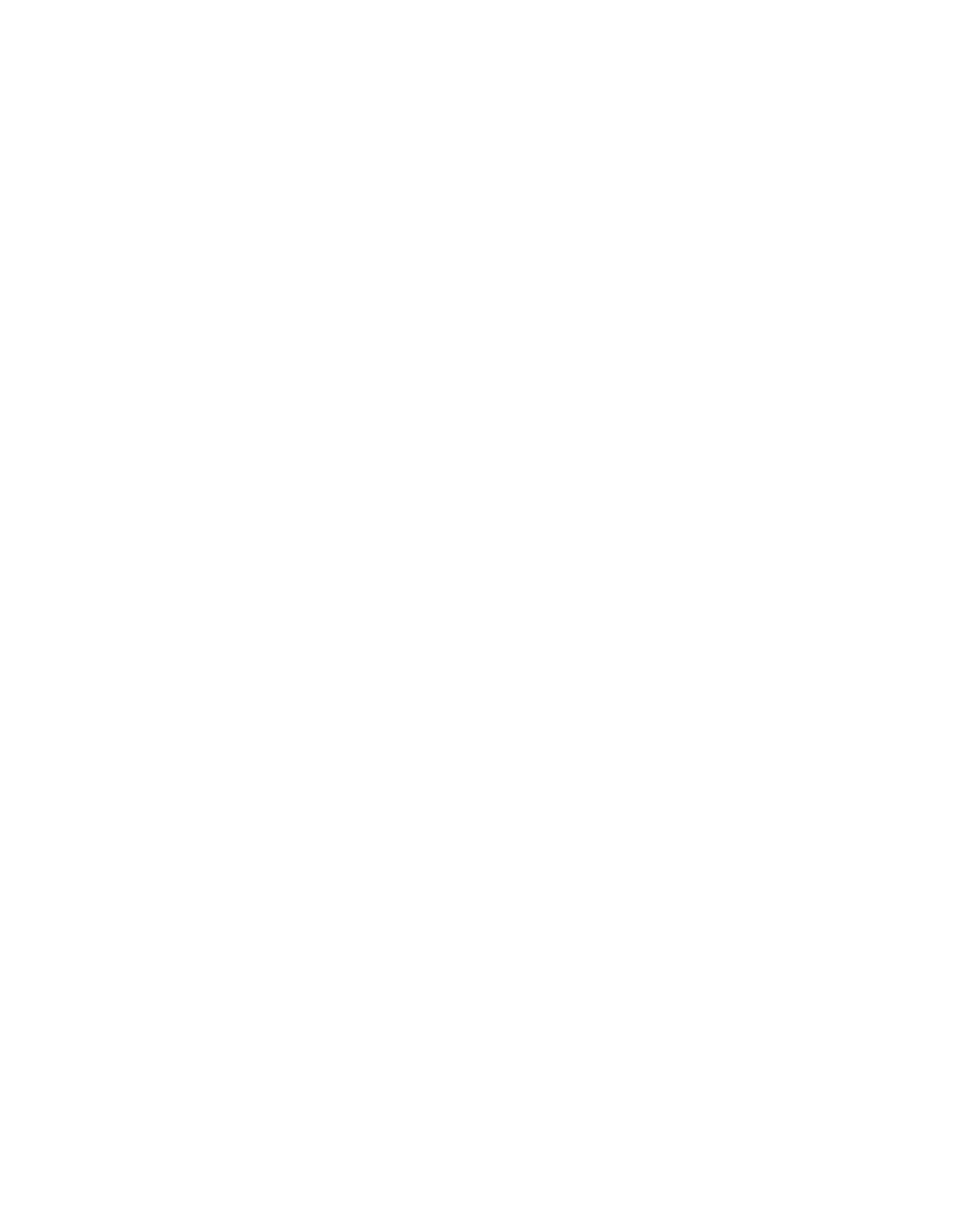#### **INTERGOVERNMENTAL GROUP OF TWENTY-FOUR ON INTERNATIONAL MONETARY AFFAIRS AND DEVELOPMENT**

### **COMMUNIQUÉ Washington D.C., April 11, 2019**

1. We held our meeting in Washington DC with Julio Velarde, Governor of the Central Reserve Bank of Peru as Chair, Ken Ofori-Atta, Minister of Finance of Ghana as 1<sup>st</sup> Vice-Chair, and Peyman Ghorbani, Vice-Governor of the Central Bank of Iran as 2nd Vice-Chair.

2. We congratulate and welcome Mr. David Malpass on his selection as President of the World Bank Group (WBG), and thank Mr. Jim Kim for his leadership and contributions during his tenure. We thank Ms. Kristalina Georgieva for her effective stewardship as Interim President.

## **Navigating the Uncertain Global Environment to Support Inclusive Growth**

3. Global growth is expected to moderate this year but is projected to pick up in 2020, reflecting the continued dynamism of emerging market and developing economies (EMDEs). However, projected growth would be uneven across EMDEs. Important downside risks remain from ongoing trade tensions, sharp tightening in financial conditions and large swings in commodity prices, amid more limited policy space to address downturns. Major challenges to be addressed include weak productivity growth, increasing inequality, climate change, migration, demographic shifts and policy uncertainty. We call for stronger international cooperation to ease global risks and help address these challenges.

4. We call for a collective response to resolve ongoing trade tensions within a rules-based multilateral trading system. International trade has delivered enormous benefits globally and has been an important engine of growth among G-24 countries and EMDEs more generally. We stand ready to work with other members of the global community to foster a modern, open, rules-based, non-discriminatory and equitable multilateral trading system.

5. We reiterate our call for a strong Global Financial Safety Net with a quota-based and adequately resourced IMF at its center. In view of rising global uncertainty, we call for at least maintaining the IMF's current lending capacity, which should be preferably met by increasing quota resources. We deeply regret the insufficient support so far for a quota increase under the 15<sup>th</sup> General Review of Quotas, which could require continued reliance by the Fund on borrowed resources to maintain its lending capacity. This also has unfortunately delayed the needed realignment of quotas that was intended to reflect the greater share of dynamic EMDEs in the global economy and increase the share of EMDEs as a group, while protecting the quota shares of the poorest countries. Going forward, we continue to support progress in quota and governance reforms in the IMF, including agreement on a new quota formula.

6. On the occasion of the 50th anniversary of the reform that included the Special Drawing Rights (SDR) in the IMF Articles of Agreement, we reiterate our call for a more active use of SDRs as a reserve asset.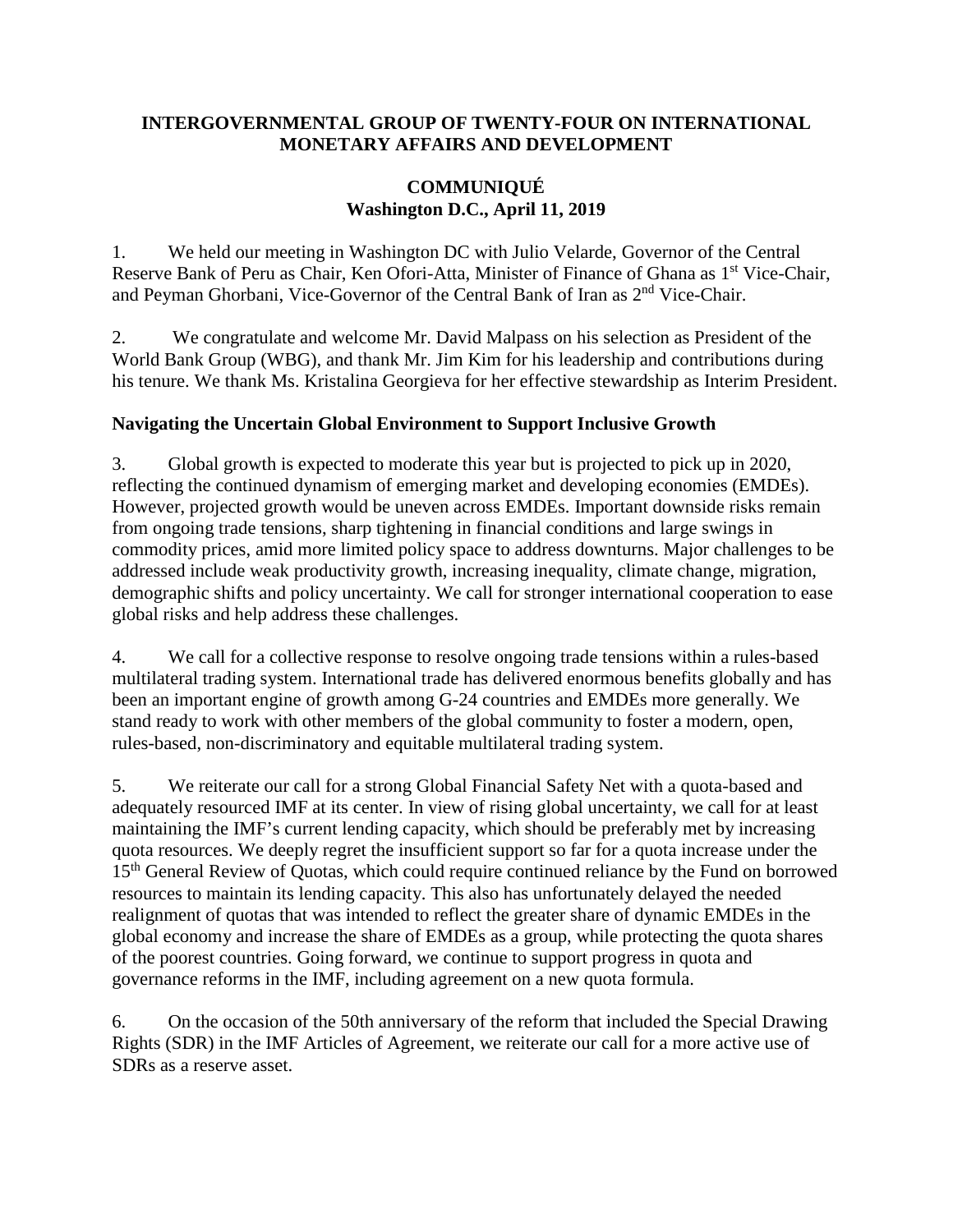7. We call on the IMF to intensify its ongoing integrated surveillance efforts to assess the spillovers of domestic policies of systemically important countries on EMDEs, and stress the importance of responsible policies in this area. Within the Institutional View, we reiterate our call for a balanced and context-based assessment by the IMF of the appropriateness of the mix of measures used by countries in dealing with capital volatility to ensure financial stability. In this regard, we welcome the Fund's work on an Integrated Policy Framework.

8. We urge the IMF to continue adapting its lending toolkit, including program design and conditionality, to members' evolving circumstances and needs. We welcome the Fund's proposals to strengthen its lending toolkit for low-income countries (LICs). We call for more tailored engagement with countries in fragile situations and small developing states. We support a significant increase in access limits within the Poverty Reduction and Growth Trust (PRGT) to address erosion relative to Gross Domestic Product (GDP) and trade growth over time. We therefore urge the Fund to ensure adequate resources for the PRGT to support the growing balance of payments needs of LICs. We encourage the IMF to reconsider a short-term liquidity swap instrument in a way that addresses the concerns of members and consider a broader set of contingency arrangements for EMDEs.

9. Debt vulnerabilities have increased in many countries, including LICs. We welcome the joint IMF/WBG multipronged approach for addressing rising debt vulnerabilities. We look forward to a review of their relevant policies. We urge the international community to strengthen its support for developing countries' efforts to deal with the interrelated challenges of debt and growth. We call for stronger action from the WBG, IMF and other international organizations to support capacity building for fiscal and debt management, increasing the efficiency of investment programs, ensuring debt transparency, building a comprehensive database and developing domestic capital markets. We emphasize the joint responsibilities of debtors and creditors in fostering debt sustainability, and stress that creditor coordination should be strengthened in debt restructuring situations with a view to facilitating sustained debtor economic and fiscal recovery.

10. To address the challenges created by climate change, we are committed to meeting our undertakings under our Nationally Determined Contributions. We call on the IMF, WBG and other international financial institutions (IFIs) to intensify their efforts to address climate risks. We look forward to developed countries delivering on their commitment to provide US\$100 billion per year additional financing by 2020 to support EMDEs' climate actions. Multilateral Development Banks (MDBs) are well positioned to support the scaling up of EMDEs' investments in sustainable infrastructure, which will substantially contribute to growth and climate objectives. MDBs should work together to harness the untapped potential to pool and diversify risks across the MDB system, scale up their financing and support country-led programs. We note the initiative to form the *Coalition of Finance Ministers for Climate Action*. We strongly urge that the Climate Investment Funds be adequately resourced in light of their vital role in scaling up concrete climate solutions in developing countries.

## **Mobilizing Financing for Growth and Development**

11. Our key priority is to boost economic transformation and inclusive growth, which are crucial requirements in achieving the ambitious Sustainable Development Goals (SDGs) by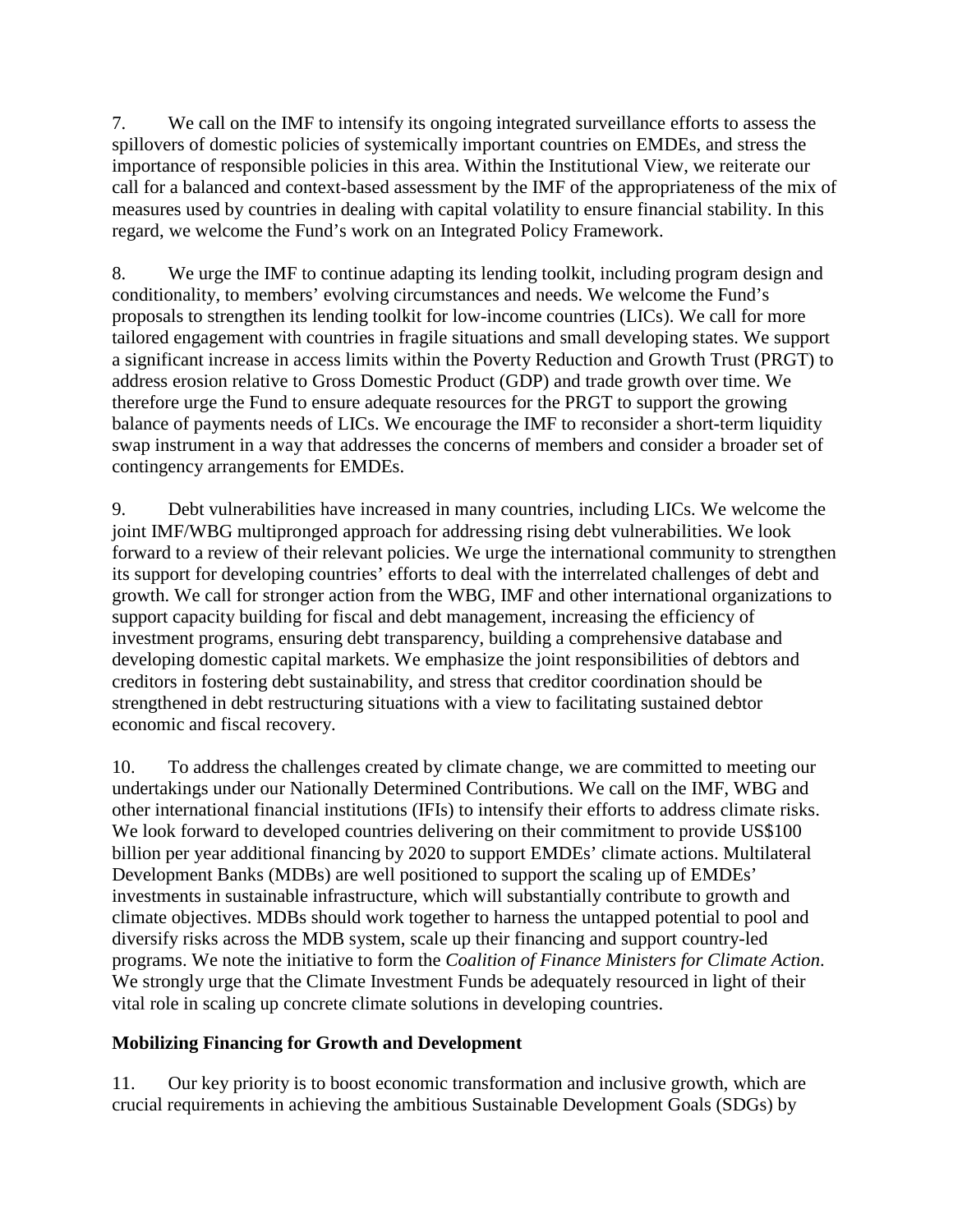2030. In this regard, we ask the WBG to define its strategy for supporting jobs and economic transformation in client countries. These efforts should be based on a narrative that effectively considers persistent inequality in the poorest regions in EMDEs.

12. Achieving the SDGs is a daunting challenge for all developing countries. While all of them face resource constraints, estimates show that LICs, on average, require additional annual spending of 15 percentage points of GDP in 2030 to achieve the SDGs, for which relying solely on mobilizing domestic resources is not feasible. Therefore, we call for the coordinated support of IFIs for national and global efforts to mobilize the necessary financing to support sustainable development. It is also vital for advanced countries to deliver on their Official Development Assistance commitments and increase concessional resources, especially for LICs, which have declined in recent years. We look forward to meaningful replenishments of IDA19 and the African Development Fund.

13. Strengthening domestic resource mobilization is essential to our development efforts and to ensure fiscal sustainability. This requires not only countries' substantive efforts but also continued technical support from the IMF, WBG and other international and regional organizations. We encourage the IMF to ensure sufficient resources for its capacity development activities, including regional technical assistance centers, and to respond effectively to members' needs and circumstances in line with their priorities.

14. We believe that intensifying the fight against corruption and increasing transparency are essential for achieving a more efficient allocation of resources. We also call for strong international cooperation to combat illicit financial flows and develop an international platform, along the lines of the Stolen Asset Recovery (StAR) initiative of the WBG and the UN, to recover and return stolen assets and repatriate and prosecute fugitive offenders. Accelerating the Fund's ongoing work on the measurement of illicit financial flows will be helpful in this regard. Further, we welcome the harmonization of anti-money laundering and counter-terrorism financing rules and regulations across jurisdictions. In addition, strengthening the rule of law and fostering fair competition are also important to the fight against corruption.

15. International tax standards, practices and issues have disproportionate implications to the fiscal revenues received by developing countries. Thus, the views of developing countries need to be central in the reform of the international tax system's rules and standards. In this regard, we commend the work of the G-24 Working Group (WG) on tax policies and international tax cooperation to enhance international advocacy and members' peer learning on key tax challenges. The WG articulated our perspectives in the deliberations of the Base Erosion and Profit Shifting Inclusive Framework on addressing the taxation challenges of the digital economy. We support a multilateral solution that recognizes that with the digitalization of economies, enterprises can have a significant economic presence in our economies, even without physical presence, and that allocates profits according to rules that take into account the contribution of markets and users in creating those profits. The solution should be fair and simple, and capable of being implemented effectively in developing countries.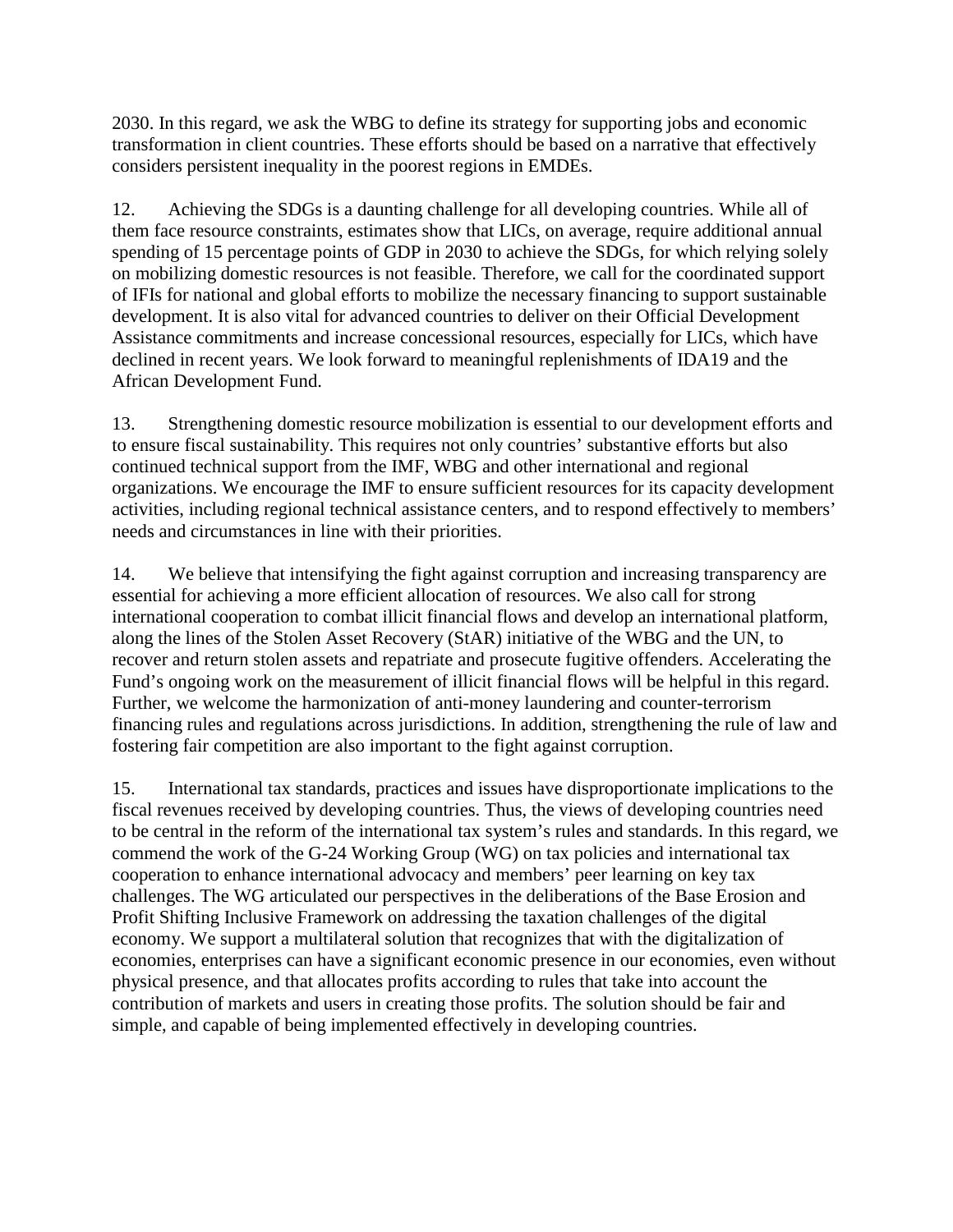### **Governance Reforms of the Bretton Woods Institutions**

16. We continue to stress the importance of deepening the voice and governance reforms for the legitimacy and effectiveness of the IMF and the WBG. The lack of progress on the IMF 15<sup>th</sup> General Review of Quotas is a major source of concern since quota increases are essential to undertake the necessary quota realignment. Furthermore, we should continue pursuing the completion of the Board Representation Reforms under the 14<sup>th</sup> Review. We further reiterate our longstanding call for a third Chair for Sub-Saharan Africa to enhance the voice and representation of the region without this being at the expense of another EMDE Chair.

17. We look forward to the full implementation of the WBG's Capital Package with a Bank that works effectively and efficiently with all developing countries and leads in the global public goods agenda as laid out in the WBG's *Forward Look* and Capital Package. The full implementation of the Package will benefit from strong country partnerships, WBG commitment to decentralization and a focus on measurable development outcomes. For this, it is important that the new Environmental and Social Safeguard Policies be allowed to stabilize operationally before looking for further changes in the Bank's accountability mechanism. We urge the immediate adoption of the IFC Resolution to implement its capital package. The WBG will need to achieve the necessary scale and impact to contribute to achieving the SDGs.

18. Finally, we call on the IMF and the WBG to strengthen their efforts toward addressing the severe under-representation of some regions and developing countries in recruitment and career progression, including at the managerial levels. We reiterate the importance of staff diversity and gender balance at all levels, including the diversity of educational institutions and backgrounds.